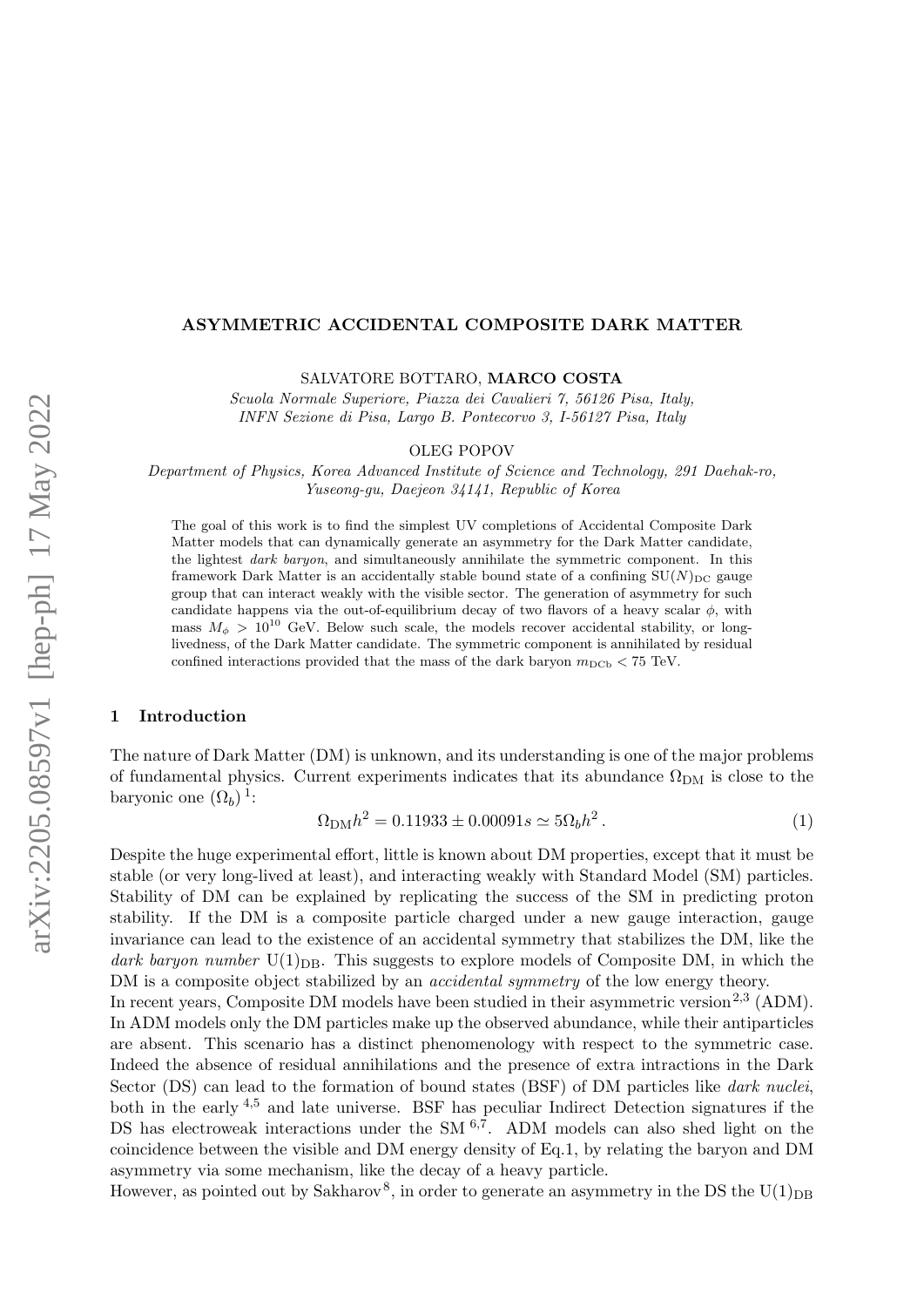responsible for stabilizing the DM must be broken. This can potentially make the DM decay too fast, especially for multi-TeV masses. The goal of this work <sup>[9](#page-3-8)</sup> is to explore how the ADM paradigm can be reconciled with the accidental stability found in Composite DM models.

## 2 Accidental Composite Dark Matter models

Our starting points are Accidental Composite Dark Matter models [10](#page-3-9). These models feature new vector-like fermions, the dark quarks  $\Psi$  (DCq), with mass  $m_{\Psi}$  and charged in the fundamental of a new QCD-like confining gauge group  $SU(N)_{DC}$ , the *dark color* (DC). Below the DC confinement scale  $\Lambda_{\text{DC}} \gg m_{\Psi}$ , the DCq's bind into stable dark baryons (DCb) and unstable light dark pions (DC $\pi$ ). The DCb stability is ensured by the accidental dark baryon number U(1)<sub>DB</sub> under which each DCq is charged by one unit.

Yukawa interactions between DCq's and the Higgs break the species number of the various DCq and allow the decay of  $DC\pi$  's. Notice that in general the  $DCq$ 's will be charged under the SM. The only requirement is that their SM charges are such that the DM particle  $(i.e.$  the lightest stable DCb) is neutral, or at most weakly charged. This implies that light, unstable, SM-charged  $DC\pi$  's can be produced at colliders. This sets a lower bound on the DCb mass  $m_{\rm DCh} > \mathcal{O}(1)$  TeV, except for the model containing only the SM singlet DCq N.

The mass of the DCb is set by matching the observed relic abundance. The DCb is kept in chemical equilibrium with its antiparticle  $(DCD)$  via non-perturbative annihilations. This cross section can be parametrized as  $\langle \sigma v \rangle \approx 100/m_{\text{DCb}}^2$ . The observed  $\Omega_{\text{DM}}$  is obtained for  $m_{\text{DCb}} \approx 100 \text{ TeV}$ .

## 3 Asymmetric Accidental Composite Dark Matter models

#### 3.1 Asymmetric abundance

Consider now a scenario with a primordial asymmetry of DCb  $\eta_{DM} \equiv (n_{DCb} - n_{\overline{DCb}})/s$ , where  $n_{\rm DCb}, n_{\overline{\rm DCb}}$  are the number densities of the DCb and its antiparticle respectively, and s is the entropy density. The DM abundance is set only by the DCb's provided  $n_{\overline{DCb}} \ll n_{DCb}$ :

<span id="page-1-1"></span>
$$
\Omega_{\rm DM} \propto \eta_{\rm DM} m_{\rm DCb} \ . \tag{2}
$$

In this scenario the annihilation cross section must be larger than in the symmetric case in order to annihilate the residual symmetric component. While in other models in the literature this condition requires extra interactions, in the framework of ACDM the non-perturbative annihilations can provide such large cross sections. By properly solving the Boltzmann equations for the symmetric and asymmetric components <sup>[11](#page-3-10)</sup>, it is possible to show that if  $m_{\text{DCb}} < 75 \text{ TeV}$ , the former drops below 1% of the total observed density, making the model asymmetric.

#### 3.2 Generating the asymmetry

The models still lack a way to generate the asymmetry  $\eta_{DM}$ . Any UV completion aiming at doing so must break the stabilizing  $U(1)_{DB}$ . In the UV theory, restricting to renormalizable terms, no  $U(1)_{\text{DB}}$ -breaking operator can be written by adding only fermions. This forces to add a new scalar  $\phi$  charged under SU(N)<sub>DC</sub>. The possible scalar interactions can be classified in three categories:

<span id="page-1-0"></span>
$$
\phi\Psi\psi_{\rm SM} , \quad \phi\Psi\Psi , \quad V(\phi, H) , \tag{3}
$$

where  $\psi_{\text{SM}}$  is a generic SM fermion, and in the second Yukawa the two DCq's are contracted so that the bilinear carries a net  $U(1)_{\text{DB}}$  charge. V is a potential term that contains interactions violating  $\phi$ -number:

$$
V(\phi, H) \supset \phi^3, \phi^4, \phi^3 H^*.
$$
 (4)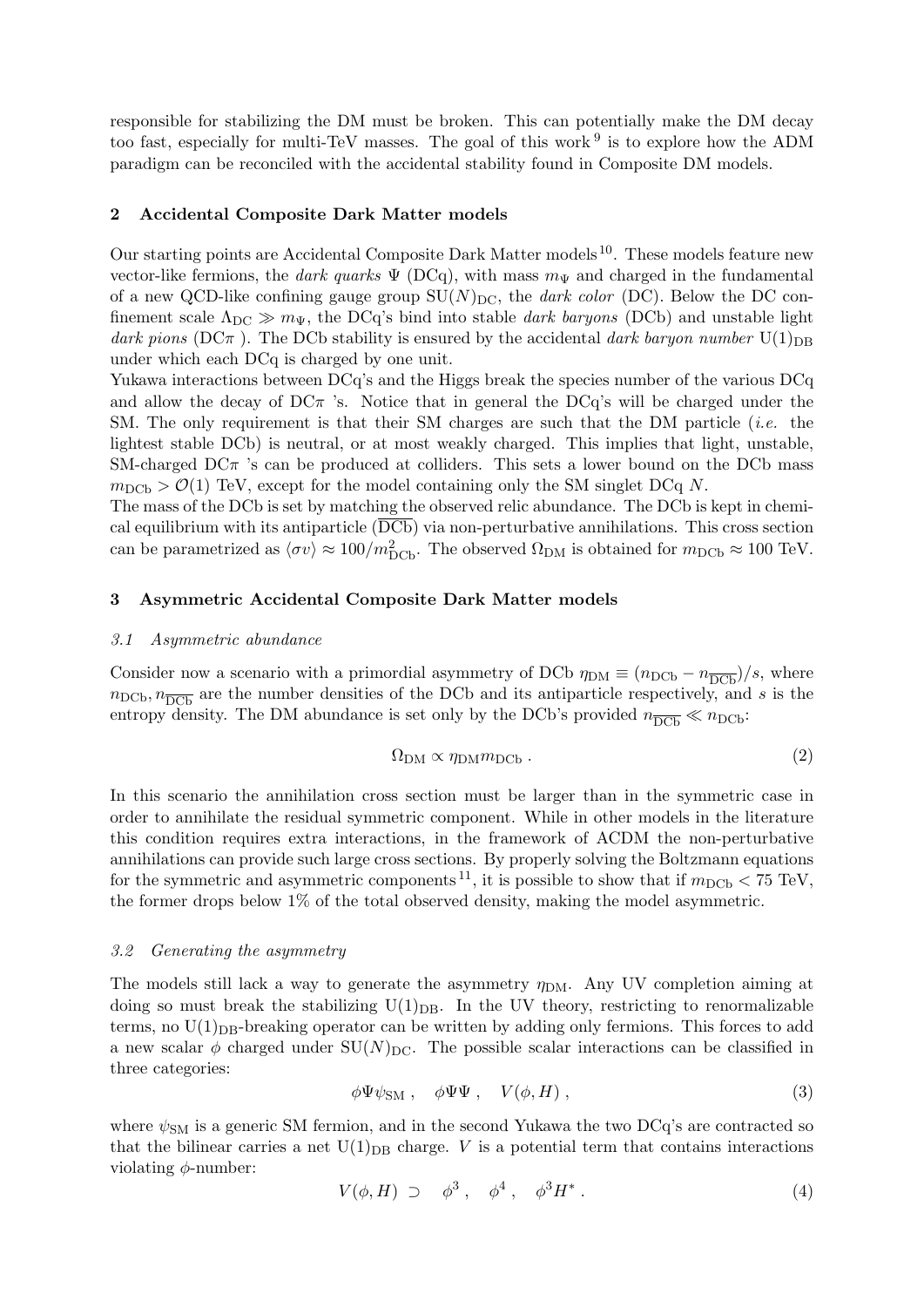If only a single term of the one in Eq[.3](#page-1-0) is present, it is always possible to consistently assign a U(1)<sub>DB</sub> charge to  $\phi$  such that U(1)<sub>DB</sub> is conserved, thus preventing the production of a net asymmetry. Therefore the presence of at least two of such operators is required. From this, together with the assumption that the DCq's are in the fundamental of  $SU(N)_{DC}$ , it follows that  $N_{\text{DC}} = 3, 4$ . Out of all the possibilities, we found two viable classes of models:

- $\phi \Psi \Psi + V(\phi)$ . The interactions require  $\phi$  to be in the 2-symmetric representation of  $SU(N)_{DC}$ . The models predict an exactly stable DCb via an accidental  $\mathbb{Z}_2$  symmetry under which the DCb is charged. There is no link with the baryonic asymmetry  $\eta_b$ . The DCb's can oscillate into their antiparticles, provided  $M_{\phi} < 10^{13}$  GeV.
- $\phi \Psi \psi_{\rm SM} + V(\phi)$ . The scalar is in the (anti)fundamental of SU(N)<sub>DC</sub>. The models predict unstable, but very long-lived DCb's. Since in the model  $\eta_b \sim \eta_{\Psi}$ , a simultaneous explanation of the two abundances is possible only for  $m_{\text{DCb}} \simeq 5 \text{ GeV}$ . This is allowed by collider bounds only if the DCq is the SM singlet N. By properly charging  $\phi$  under the SM it is possible to obtain the needed interactions for this case:

<span id="page-2-0"></span>
$$
\lambda \phi^3 H^* + y \phi^\dagger q_L N + \text{h.c.} \quad (N_{\text{DC}} = 3) \quad . \tag{5}
$$

Models realizing the breaking of  $U(1)_{DB}$  via two Yukawas lead to DCb decay faster than the bounds on DM lifetime  $^{12} \tau^{-1} \leq 10^{-53}$  $^{12} \tau^{-1} \leq 10^{-53}$  $^{12} \tau^{-1} \leq 10^{-53}$  GeV, provided  $m_{\text{DCb}} \simeq \mathcal{O}(10)$  TeV,  $\mathcal{O}(1)$  couplings and  $M_{\phi}$  lower than the Planck scale.

The next step is to show that the interactions introduced are enough to generate the proper amount of asymmetry  $\eta_{DM}$  needed to satisfy Eq[.2.](#page-1-1) By introducing two flavors of the scalar  $\phi_{H,L}$  with similar masses  $M_{\phi_H} \gtrsim M_{\phi_L} = M_{\phi}$ , there is enough CP violation to guarantee that the out-of-equilibrium decays of the  $\phi$ 's, shown in Fig[.1](#page-2-0) (left and center), will produce enough asymmetry for masses in the  $m_{\text{DCb}} < 75 \text{ TeV}$  range. The wash-out of the asymmetric component can be avoided for technically natural values of the couplings starting from  $M_{\phi} > 10^{10}$  GeV.



Figure 1 – Examples of U(1)<sub>DB</sub>-violating processes involving the scalar  $\phi$  in the  $\phi\Psi\Psi + V$  models. Arrows denote  $U(1)_{\text{DB-number}}$  flow. Dashed (solid) lines indicate scalars (fermions). Left and Center: decays of the scalars into the DCq's, responsible for generating  $\eta_{DM}$ . **Right**: process responsible for the oscillation-inducing Majorana mass of the DCb  $(\Psi^3$  in this case).

### 4 Phenomenology

As remarked before, Composite Asymmetric Dark Matter models have peculiar phenomenological signatures that distinguish them from their symmetric counterpart: BSF [7](#page-3-6) leads to specific  $\gamma$ -lines, and  $m_{\text{DCb}}$  is lighter in the ADM case. Compositeness in principle can be probed via gravitational waves coming from the confinement phase transition  $13$ . Their typical frequencies will be different with respect to the symmetric case due to the smaller  $\Lambda_{\text{DC}}$ . Compositeness also implies that the DM has magnetic (and possibly electric) dipoles that can be tested at Direct Detection experiments such as XENON.

The asymmetry generation mechanism *i.e.* the scalar  $\phi$ , can be probed in the  $\phi \Psi \Psi + V$  model.